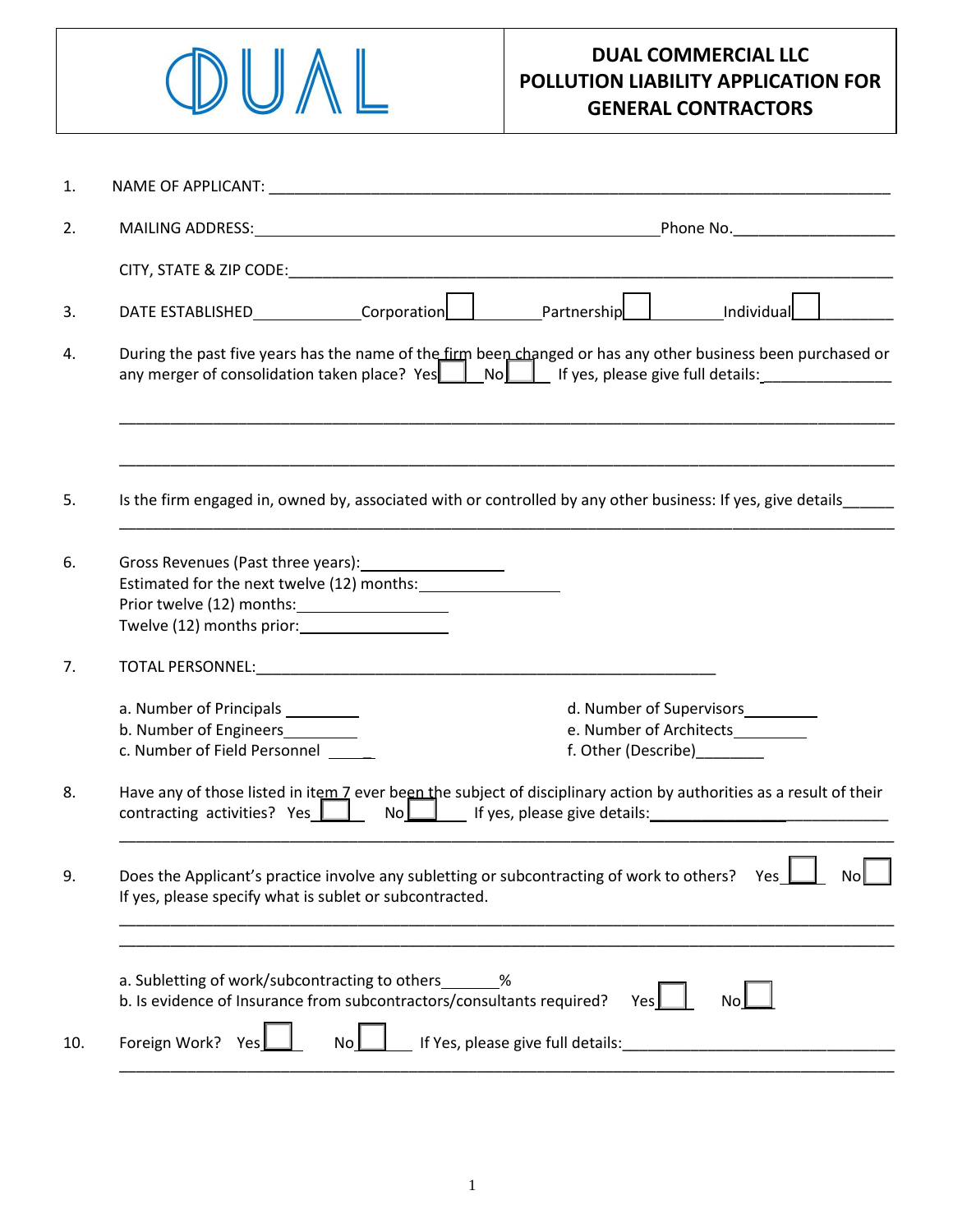## 11. Services Provided:

|                                                                                                                         | % Gross Revenues | <b>Contracting Services</b> | % Gross Revenues |  |  |  |  |
|-------------------------------------------------------------------------------------------------------------------------|------------------|-----------------------------|------------------|--|--|--|--|
| Plumbing - Residential                                                                                                  |                  | Demolition                  |                  |  |  |  |  |
| Plumbing - Commercial                                                                                                   |                  | Street & Road               |                  |  |  |  |  |
| Electrical                                                                                                              |                  | Paving                      |                  |  |  |  |  |
| Carpentry                                                                                                               |                  | <b>Drilling</b>             |                  |  |  |  |  |
| Concrete                                                                                                                |                  | Steel erection              |                  |  |  |  |  |
| Masonry                                                                                                                 |                  | Rigging                     |                  |  |  |  |  |
| Maintenance/Janitorial                                                                                                  |                  | Roofing - Residential       |                  |  |  |  |  |
| Fencing                                                                                                                 |                  | Roofing - Commercial        |                  |  |  |  |  |
| Soil excavation/grading                                                                                                 |                  | <b>Dredging</b>             |                  |  |  |  |  |
| Painting                                                                                                                |                  | Pesticide application       |                  |  |  |  |  |
| Mechanical/HVAC                                                                                                         |                  | Other (Describe Below)      |                  |  |  |  |  |
| Has the Applicant ever provided any service other that noted under Question 11? Yes $\Box$<br>If "Yes", please explain: |                  |                             |                  |  |  |  |  |
|                                                                                                                         |                  |                             |                  |  |  |  |  |

- 14. Does any one contract or client represent more than 50% of annual work? Yes  $\Box$  No I fyes, please give details: \_\_\_\_\_\_\_\_\_\_\_\_\_\_\_\_\_\_\_\_\_\_\_\_\_\_\_\_\_\_\_\_\_\_\_\_\_\_\_\_\_\_\_\_\_\_\_\_\_\_\_\_\_\_\_\_\_\_\_\_\_\_\_\_\_\_\_\_\_\_\_\_\_\_
- 15. Does the Applicant work with other firms in Joint Ventures? Yes No Provide complete details:

\_\_\_\_\_\_\_\_\_\_\_\_\_\_\_\_\_\_\_\_\_\_\_\_\_\_\_\_\_\_\_\_\_\_\_\_\_\_\_\_\_\_\_\_\_\_\_\_\_\_\_\_\_\_\_\_\_\_\_\_\_\_\_\_\_\_\_\_\_\_\_\_\_\_\_\_\_\_\_\_\_\_\_\_\_\_\_\_\_\_\_ \_\_\_\_\_\_\_\_\_\_\_\_\_\_\_\_\_\_\_\_\_\_\_\_\_\_\_\_\_\_\_\_\_\_\_\_\_\_\_\_\_\_\_\_\_\_\_\_\_\_\_\_\_\_\_\_\_\_\_\_\_\_\_\_\_\_\_\_\_\_\_\_\_\_\_\_\_\_\_\_\_\_\_\_\_\_\_\_\_\_\_

\_\_\_\_\_\_\_\_\_\_\_\_\_\_\_\_\_\_\_\_\_\_\_\_\_\_\_\_\_\_\_\_\_\_\_\_\_\_\_\_\_\_\_\_\_\_\_\_\_\_\_\_\_\_\_\_\_\_\_\_\_\_\_\_\_\_\_\_\_\_\_\_\_\_\_\_\_\_\_\_\_\_\_\_\_\_\_\_\_\_\_ \_\_\_\_\_\_\_\_\_\_\_\_\_\_\_\_\_\_\_\_\_\_\_\_\_\_\_\_\_\_\_\_\_\_\_\_\_\_\_\_\_\_\_\_\_\_\_\_\_\_\_\_\_\_\_\_\_\_\_\_\_\_\_\_\_\_\_\_\_\_\_\_\_\_\_\_\_\_\_\_\_\_\_\_\_\_\_\_\_\_\_

## 16. Give Insurance coverage details for last five years for the firm:

Commercial General Liability

| <b>Carrier</b> | Premium | Limit | <b>Deductible</b> | <b>Policy Term</b> | <b>Retroactive Date</b> |
|----------------|---------|-------|-------------------|--------------------|-------------------------|
|                |         |       |                   |                    |                         |
|                |         |       |                   |                    |                         |
|                |         |       |                   |                    |                         |
|                |         |       |                   |                    |                         |
|                |         |       |                   |                    |                         |
|                |         |       |                   |                    |                         |
|                |         |       |                   |                    |                         |
|                |         |       |                   |                    |                         |
|                |         |       |                   |                    |                         |
|                |         |       |                   |                    |                         |